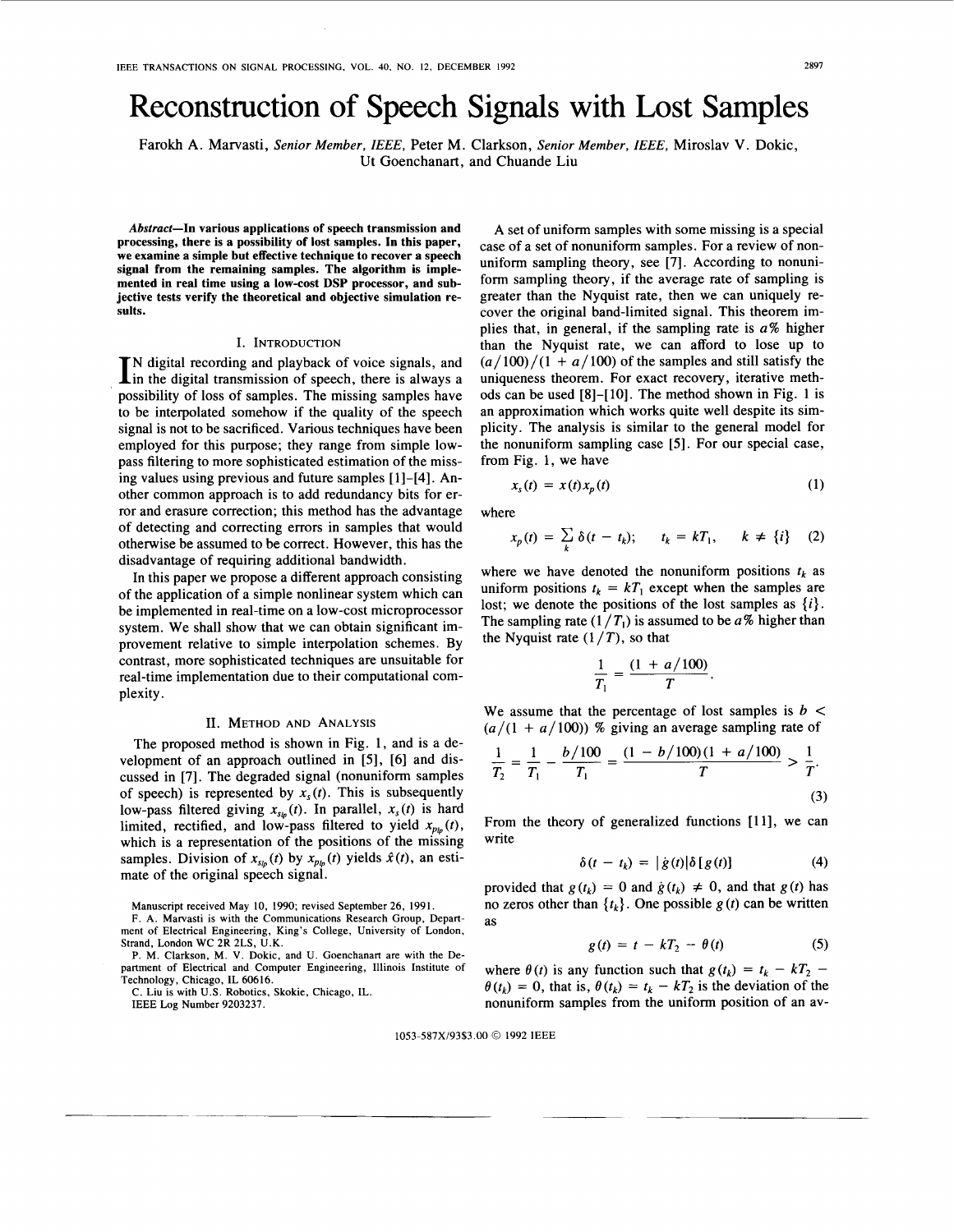<span id="page-1-0"></span>

**Fig. 1. Block diagram** of **the reconstruction scheme.** 



Fig. 2. Spectrum of  $x<sub>s</sub>(t)$  (see (8)).

erage sampling period' of

$$
x_p(t) = [1 - \dot{\theta}(t)] \sum_{k=-\infty}^{\infty} \delta(\Phi(t) - kT_2)
$$
 (6)

where  $\Phi(t) = t - \theta(t)$ , and where we assume that  $1 >$  $\dot{\theta}$ (*t*). The Fourier expansion of (6) is<sup>2</sup>

$$
x_p(t) = [1 - \dot{\theta}(t)] \frac{1}{T_2} \sum_{k=-\infty}^{\infty} e^{jk2\pi/T_2\Phi(t)}
$$
  
=  $\frac{[1 - \dot{\theta}(t)]}{T_2} \left[ 1 + 2 \sum_{k=1}^{\infty} \cos \left( \frac{2\pi kt}{T_2} - \frac{2\pi k\theta(t)}{T_2} \right) \right].$  (7)

<sup>1</sup>Since the average sampling rate of the nonuniform samples of  $\theta(t_k)$  is  $(1/T_2)$ , we can uniquely determine a band-limited function  $\theta(t)$  with a **bandwidth of**  $(1/2T_2)$  **or less.** 

Equation (7) reveals that  $x_p(t)$  has a DC component  $[1 \dot{\theta}(t)$ ] /  $T_2$  plus harmonics that resemble phase modulated (PM) signals. The index of modulation is  $(2\pi k)/T_2$ ; the bandwidth is proportional to the index of modulation, the bandwidth of  $\theta(t)$  and the maximum amplitude of  $\theta(t)$ , which in this case is related to  $\theta(t_k) = t_k - kT_2$ . The spectrum of  $x_p(t)$  is sketched in Fig. 2. The nonuniform samples can be expanded using **(1)** and *(7),* that is,

$$
x_s(t) = x(t)x_p(t) = x(t) \frac{[1 - \dot{\theta}(t)]}{T_2}
$$

$$
\cdot \left[ 1 + 2 \sum_{k=1}^{\infty} \cos \left( \frac{2\pi kt}{T_2} - \frac{2\pi k\theta(t)}{T_2} \right) \right].
$$
 (8)

The spectrum of (8) is obtained by convolving the spectrum of  $x(t)$  with the spectrum shown in Fig. 2. Now if we assume  $(1/T_2)$  >>  $(1/T)$ , and given that the bandwidth of  $\theta(t)$  is less than  $(1/2T_2)$ , the PM signal at the carrier frequency  $(1/T_2)$  is a narrow-band PM and has a

<sup>&</sup>lt;sup>2</sup>Note that a similar analysis has been conducted by Soumekh [12] for **the problem** of **nonuniform samples** of **a two-dimensional signal.**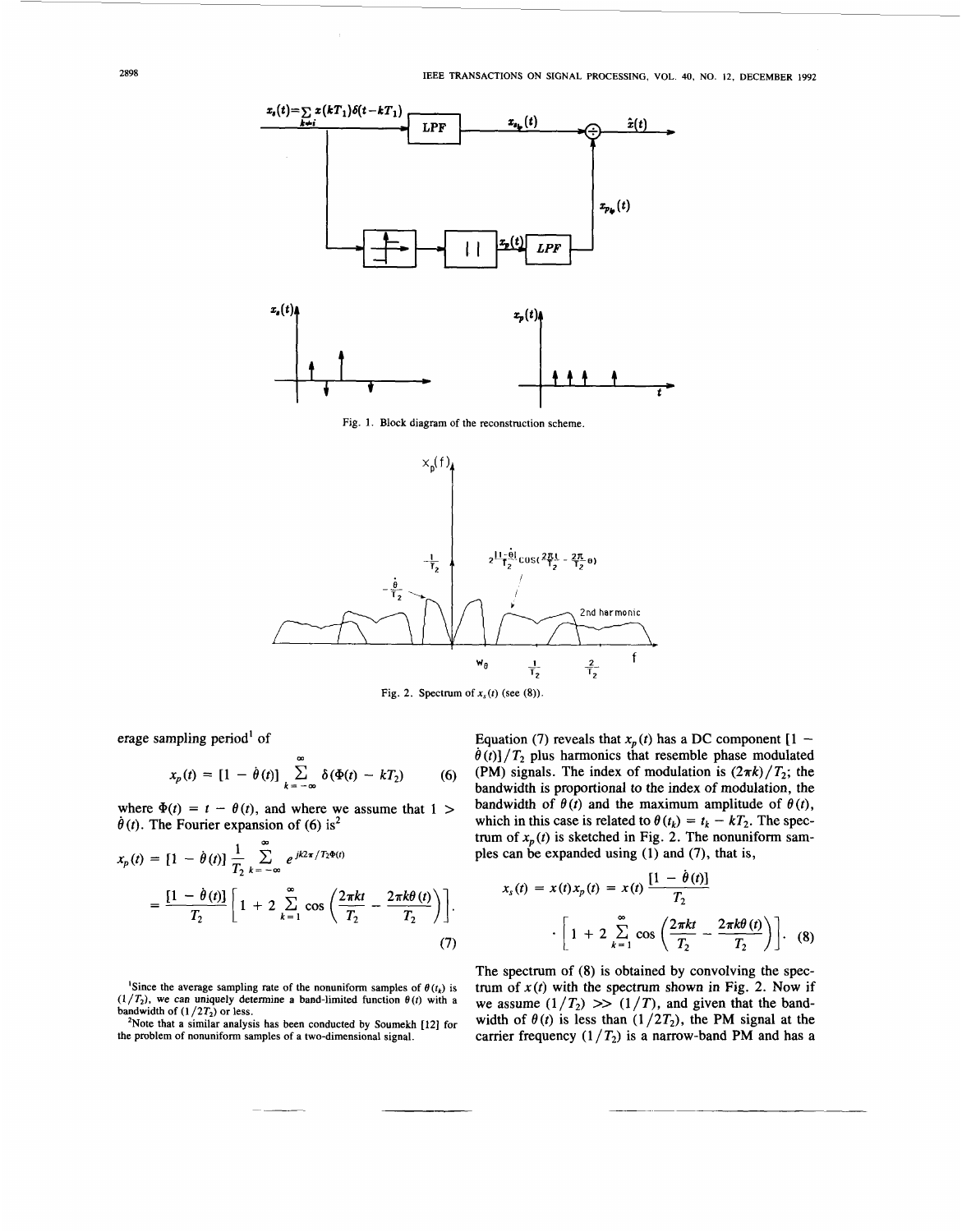bandwidth of approximately twice the bandwidth of  $\theta(t)$ . that is less than  $(1/T_2)$ . Therefore, low-pass filtering  $x_p(t)$ (see Fig. 2) yields

$$
x_{p_{lp}}(t) = \frac{[1 - \dot{\theta}(t)]}{T_2}.
$$
 (9)

If the bandwidth of  $\theta(t)$  is taken to be  $W_{\theta}$ , then as long as  $(1/T_2) - W_\theta - W > W + W_\theta$ , there is no overlap<br>between the narrow band PM signal and between the narrow band  $X(f)^* \mathcal{F}\{(-\dot{\theta}(t)/T_2)\}\)$  where  $\mathcal F$  is the Fourier transform operator. Thus, low-pass filtering  $x<sub>s</sub>(t)$  (with a bandwidth of  $W + W_0$ , we get

$$
x_{\rm sip}(t) = x(t) \frac{[1 - \dot{\theta}(t)]}{T_2}.
$$
 (10)

Comparing (9) to (10), we can recover  $x(t)$  by dividing  $x_{s_{i}}(t)$  by  $x_{p_{i}}(t)$ , that is,

$$
x(t) = \frac{x_{sip}(t)}{x_{pip}(t)}.
$$
 (11)

(The division is possible if  $\dot{\theta}(t) \neq 1$  and hence the denominator of (11) is nonzero. It can be shown [13] that a sufficient condition for this to be true is that  $|\theta(t)| < T_2/\pi$ for all values of  $t$ .) In practice, we normally choose the bandwidth of the low-pass filter for  $x_{s}$ <sub> $(t)$ </sub> to be equal to  $(1/2T)$ . This assumption creates some minor distortion.

## III. RESULTS

A number of off-line simulations of the enhancement system have been conducted. These simulations employed two phonetically balanced sentences: ' 'The Navy attacked the big task force" and "See the cat glaring at the scared mouse." The speech data was recorded under low noise, anechoic conditions. Two speakers were used, one male and one female. The speech was subsequently antialias filtered at **3.5** kHz and digitized using a 12-bit A/D at a sampling rate of 8 kHz. Sample rate increases were achieved by simple interpolation. Degradation of this signal was synthetically simulated by setting samples to zero at random intervals. Objective evaluation was achieved using an overall (average) signal-to-noise ratio  $(S/N)$  measure:

$$
S/N = 10 \log_{10} \left( \frac{\sum_{k} x^{2} (t_{k})}{\sum_{k} (x(t_{k}) - \hat{x}(t_{k}))^{2}} \right)
$$
 (12)

where  $x(t_k)$  and  $\hat{x}(t_k)$  are the samples of the original undegraded speech and of the estimate recovered from the degraded speech, respectively. In each case the summation is taken over the entire data length. In all cases the measure was computed for the degraded (missing samples) speech, for the results of a simple low-pass filtering operation, and for the proposed method. All low-pass filtering operations were implemented using 31 point linear phase FIR filters designed using a Remez exchange algorithm, and a corresponding 15 point delay was introduced into the signal  $x(t)$  prior to  $S/N$  computation to ensure alignment.

The off-line results obtained by applying the proposed method using the speech data sampled at 16 kHz are dis-played in [Fig. 3.](#page-3-0) The figure shows the  $S/N$  results for this case plotted against the percentage of missing samples. It is clear from the plot that the proposed method produces very significant improvements (in excess of *5* dB). A typical result with 15% of samples removed is illustrated in [Fig. 4](#page-3-0) which shows, in order, the original speech (Fig.  $4(a)$ ), the degraded signal (Fig.  $4(b)$ ), the signal recovered by simple low-pass filtering (Fig. 4(c)), and the recovery using the proposed method (Fig. 4(d)). Each plot corresponds to a time-frequency decomposition of a short segment (0.16 s) of the utterance. The improvement produced by the system is clearly a function of the percentage of samples missing. A further **series** of trials was conducted using data sampled at 8 kHz. The results are shown in [Fig.](#page-5-0) *5.* It is apparent that for all corruption levels tested the proposed method produced some improvements over the degraded signal. Furthermore, the results were also improved relative to simple low-pass filtering; though in no case did the improvement exceed 2 to 3 dB.

A final series of off-line trials involved selective application of the proposed method (using the division only at identified zeros) and comparison with selective use of linear and cubic spline interpolation. The results of the experiments are shown in [Fig. 6.](#page-5-0) We see that the proposed method outperforms selective linear interpolation for loss rates of up to 20% at this 16 **kHz** sample rate. At higher loss rates linear interpolation becomes superior. This is because at high rates the probability of loss of two or more consecutive samples becomes significant. This is detrimental to a technique employing division because the likelihood of division by small values is increased. The division method produces inferior results to cubic spline. However, as we indicated in the introduction, we have sought a method which is suitable for real-time implementation with a simple processor. While linear interpolation and the proposed method satisfy this constraint, the cubic spline does not. For the cubic spline method, all the data samples must be available before any interpolation takes place. Additionally, for the 40 000 samples employed, and using a 10% loss rate, the cubic spline requires almost four times the number of multiplications and additions compared to the proposed method. (Other methods such as Lagrange interpolation are even worse. For a similar example, Lagrange interpolation requires about 8000 times the computation of the division method.)

To facilitate testing in a realistic environment and to allow subjective evaluation, the system represented in [Fig.](#page-1-0) [1](#page-1-0) was implemented on a small-scale DSP microprocessor. The implementation was achieved using the Texas Instruments TMS320-C25 system which is a fixed-point 16-b processor which has 10 million operations/s. Trials were conducted using sample rates of 8 and 16 kHz. The removal of randomly chosen samples was achieved using a second input source derived from a Gaussian noise gen-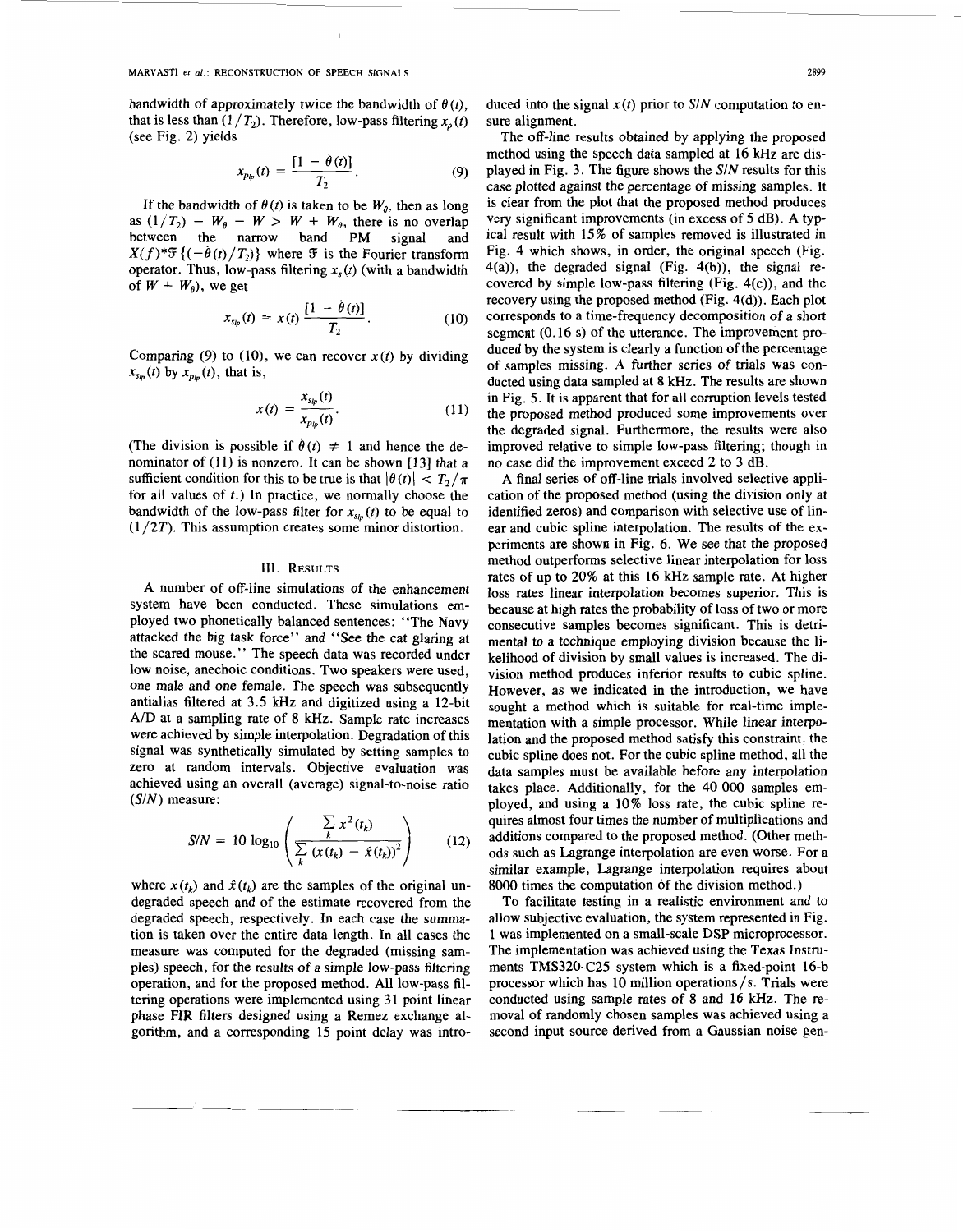

Fig. 3. S/N results versus percentage loss rate  $(f_s = 16 \text{ kHz})$ . The dashed line represents raw (degraded) speech; the dotted line is the result for low-pass filtering, and the solid line shows the result obtained by processing using the proposed system.



Fig. 4. Time-frequency decomposition of a segment of 1280 samples from the utterance "The navy attacked the big task force." (a) Original speech. *(Continued on next page.)* 

erator. After antialias filtering and A/D conversion, the samples of this noise were compared to a preselected threshold. Samples below this threshold were set to zero along with the corresponding samples in the speech. This secondary input also provided the source for the required impulse train. This was obtained in a straightforward manner by applying a hardlimiter and taking the absolute value. The low-pass filtering was achieved using a *64*  point FIR filter, generated off-line using a Remez exchange algorithm. The stopband attenuation was approximately 60 dB. The cutoff was nominally **4** kHz. The final output was then obtained by division of the two results. This division poses difficulties due to the fixed-point processing involved. These effects can be controlled, however, by the expedient of adding a small positive constant to the denominator and by careful scaling before and after division.

Informal listening by the authors and colleagues at the Illinois Institute of Technology produced conclusions consistent with the objective evaluations discussed above: The system produced definite improvements in signal quality at all levels and all the sampling rates tested. The improvements were greatest at higher sample rates with near perfect recovery for 16 kHz sample rate and 10% loss. Although definitive statements about intelligibility changes require systematic listening trials, there is no question in the authors' minds that these quality gains were matched by significant improvements in intelligibil-

<span id="page-3-0"></span>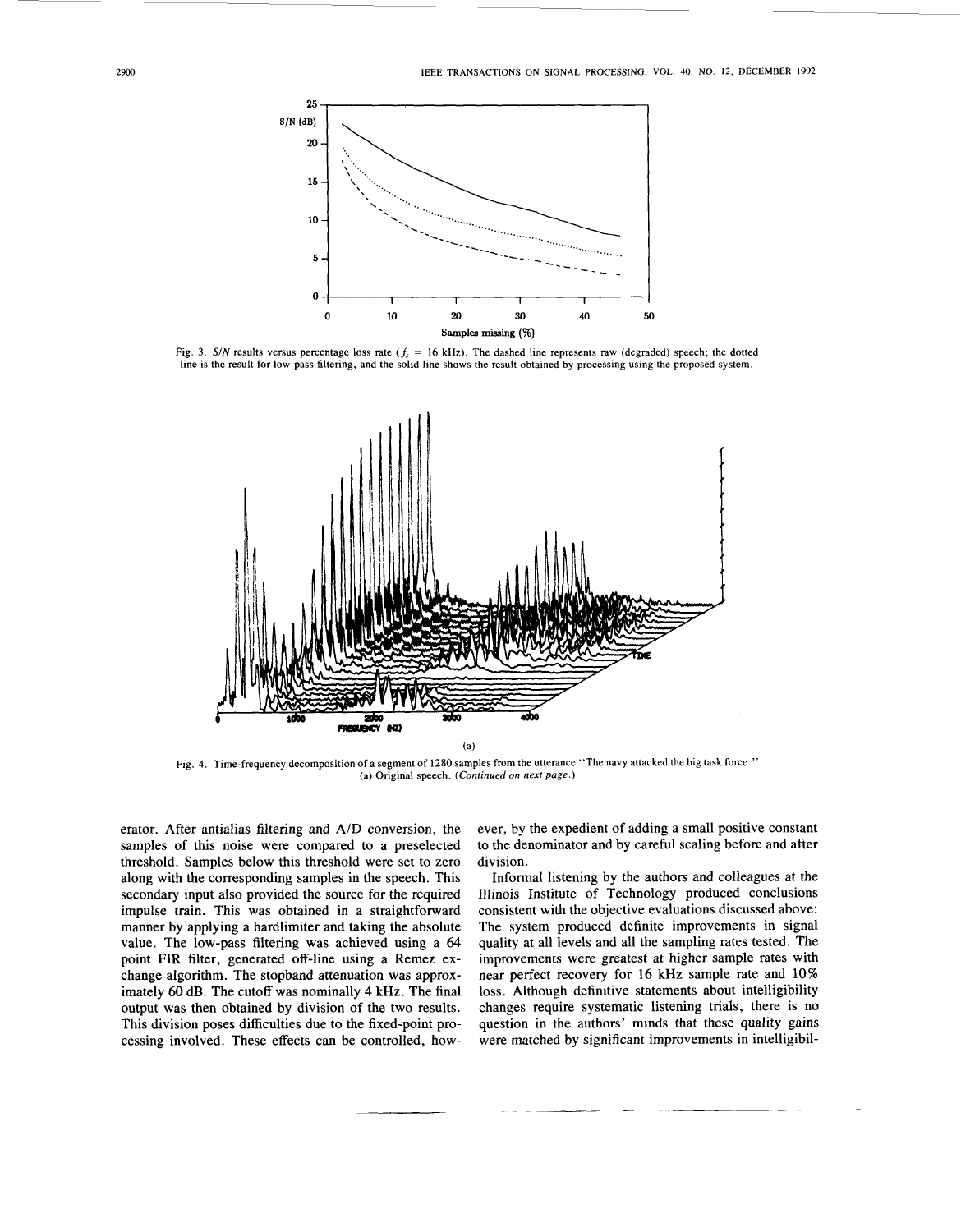

[Fig.](#page-3-0) 4. (Continued.) (b) Degraded speech (approximately 15% of samples removed), (c) speech reconstruction using low-pass filtering, (d) speech reconstruction using the proposed method.

 $\hat{\boldsymbol{\beta}}$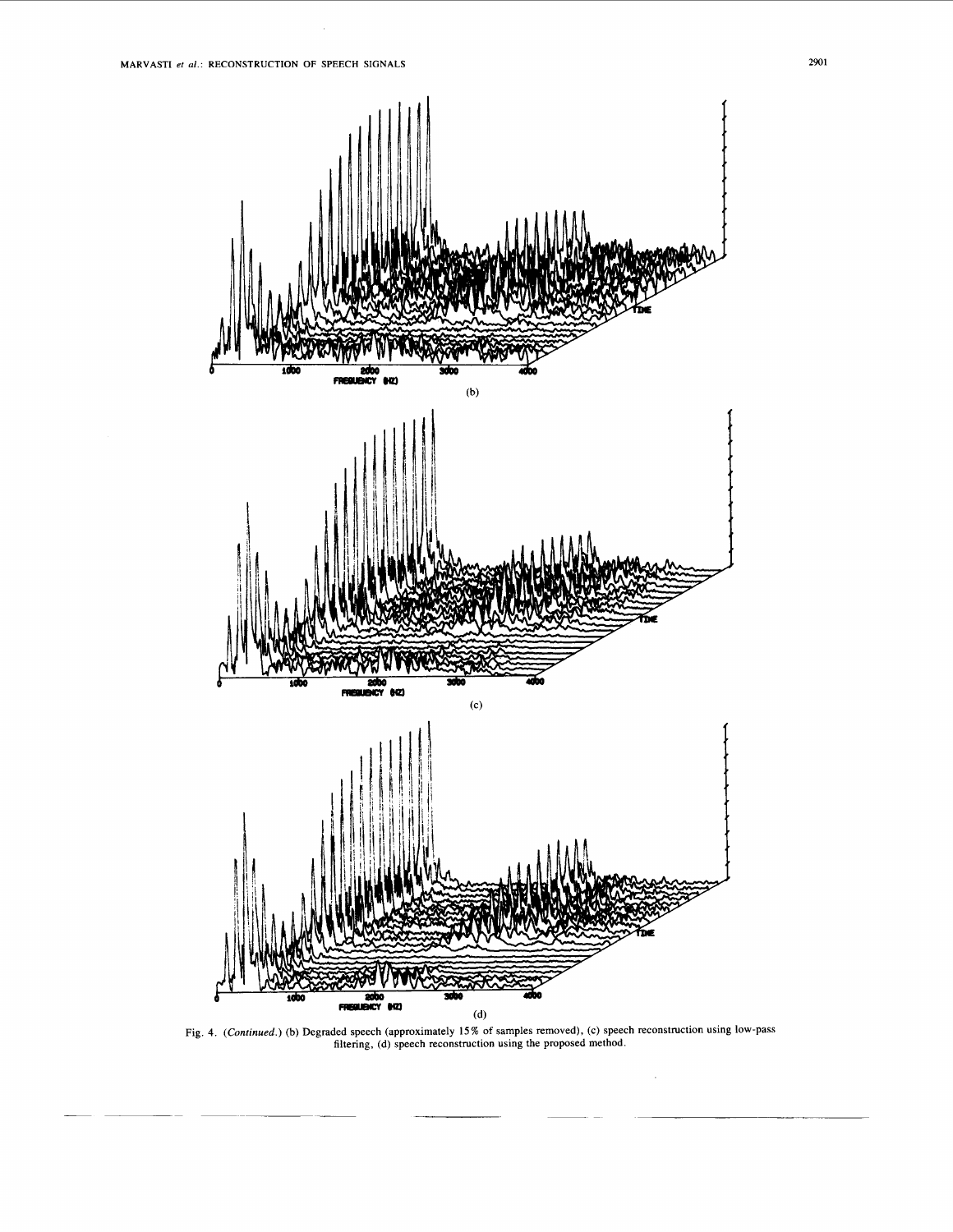<span id="page-5-0"></span>

**30**  *20*  linear interpolation *10*  degraded speech **o] I I I I**  *0* **10** *20* **30 40** *50*  **Samples** *missing* (%)

Fig. 6. *S/N* results for several interpolation methods  $(f_s = 16 \text{ kHz})$ .

ity. Subjective assessments were also made when the speech was corrupted by random noise. It was desired to ascertain whether in this noisy condition, the nonlinearity of the processing system might produce any unexpected, subjectively disturbing result. No such result was observed; the system degraded gracefully and remained superior to simple low-pass filtering at all corruption levels tested.

### **REFERENCES**

- I11 M. Yuito and N. Matsuo, "A new sample-interpolation method for recovering missing speech samples in packet voice communications," in *Proc. IEEE Int. Conf. Acoust., Speech, Signal Processing,*  1989, pp. 381-384.
- I21 R. J. Marks, **11,** "Restoring lost samples from an oversampled bandlimited signal," *IEEE Trans. Acoust., Speech, Signal Processing,*  vol. ASSP-31, pp. 752-755, 1983.
- 131 R. J. Marks, **11,** and D. Radbel, "Error in linear estimation of lost samples in an oversampled band-limited signal," IEEE Trans. *Acoust., Speech, Signal Processing,* vol. ASSP-32, pp. 648-654, 1984.
- [4] A. Janssen, R. Veldhuis, and L. Vries, "Adaptive interpolation of discrete-time signals that can be modelled as autoregressive pro-

cess," *IEEE Trans. Acoust., Speech, Signal Processing,* vol. ASSP-34, no. 2, pp. 317-330, 1986.

- F. A. Marvasti, "Spectrum of nonuniform samples," *Electron. Lett.,*  vol. 20, pp. 896-897, 1984.
- E. Plotkin, L. Rogtman, and M. Swamy, "Reconstruction of nonuniformly sampled band-limited signals and jitter error reduction,' *Signal Processing,* vol. 7, pp. 151-160, 1984.
- F. A. Marvasti, A *Unified Approach to Zero-Crossings and Nonuniform Sampling of Single and Multidimensional Signals and Systems.*  Oak Park, IL: Nonuniform, 1987.
- R. G. Wiley, H. Schwarzlander, and D. D. Weiner, "Demodulation procedure for very wide-band FM," *IEEE Trans. Commun.,* vol. COM-25, pp. 318-327, 1977.
- [9] S. Yeh and H. Stark, "Iterative and one-step reconstruction from nonuniform samples by convex projections," *J. Opt. Soc. Amer. A,*  vol. 7, pp. 491-499, 1990.
- F. A. Marvasti *et al.,* "Recovery of signals from nonuniform samples using iterative method," *IEEE Trans. Signal Processing,* vol. 39, pp. 872-877. 1991.
- [l 1) **H.** E. Rowe, *Signals and Noises in Communication Systems.* Princeton, NJ: Van Nostrand, 1965. [12] M. Soumekh, "Band-limited interpolation from unevenly spaced
- sampled data," *IEEE Trans. Acoust., Speech, Signal Processing,* vol. ASSP-36, pp. 110-122, 1988.
- [13] F. A. Marvasti and T. J. Lee, "Analysis and recovery of sample-andhold and linearly interpolated signals with irregular samples, " *IEEE Trans. Signal Processing,* vol. 40, pp. 1884-1891, 1992.